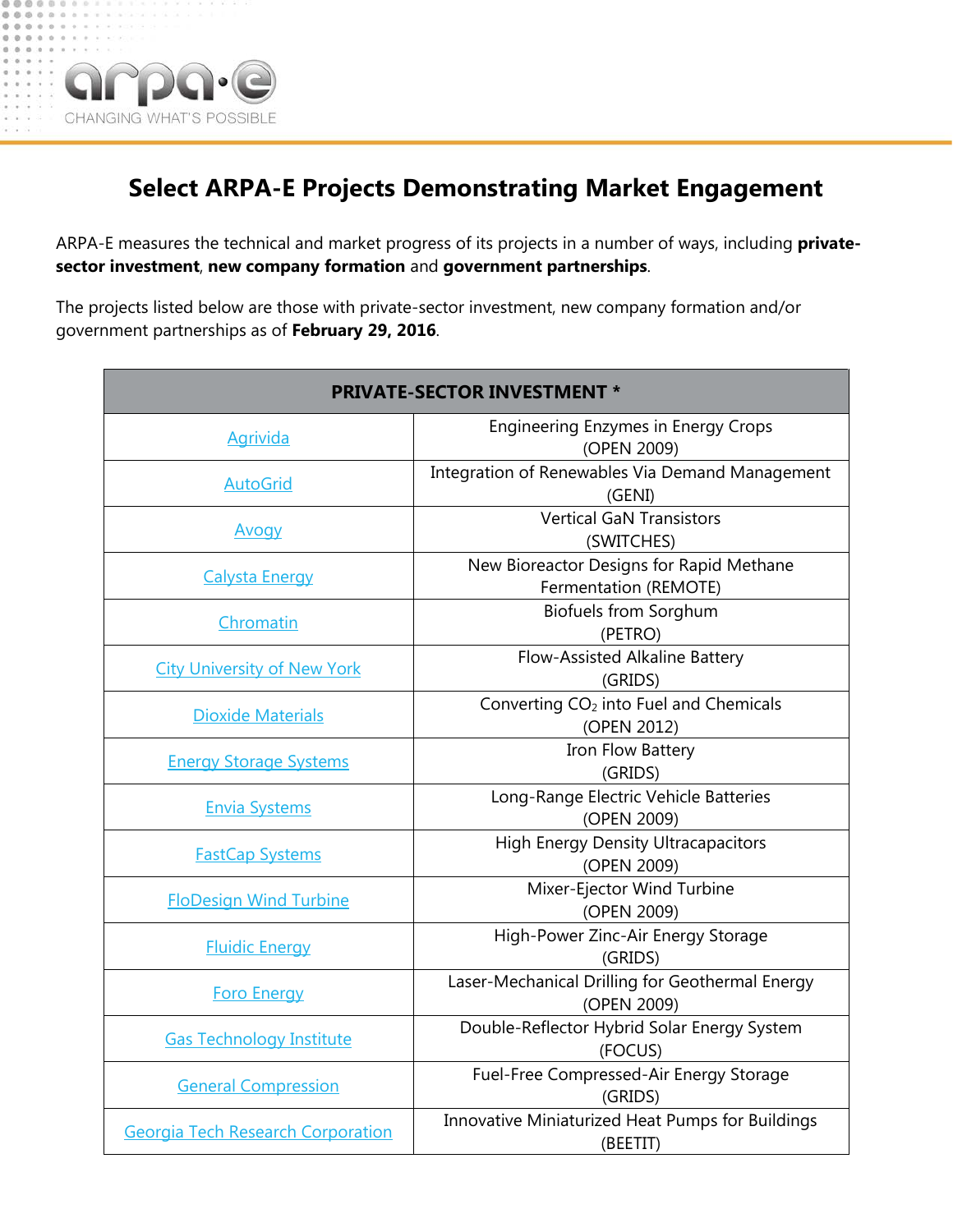

| <b>Ginkgo Bioworks</b>                       | Biofuels from E. Coli<br>(Electrofuels)                                       |
|----------------------------------------------|-------------------------------------------------------------------------------|
| <b>GreenLight Biosciences</b>                | <b>Cell-Free Bioconversion of Natural Gas</b>                                 |
| <b>Harvard University</b>                    | (REMOTE)<br>Slippery Coatings To Reduce Friction And Energy Loss              |
|                                              | (OPEN 2012)<br>High-Efficiency Air Conditioner                                |
| <b>Infinia Technology Corporation</b>        | (BEETIT)                                                                      |
| <b>Lawrence Berkeley National</b>            | Oil from Tobacco Leaves                                                       |
| Laboratory                                   | (PETRO)                                                                       |
| <b>Massachusetts Institute of Technology</b> | Electroville: Grid-Scale Batteries<br>(OPEN 2009)                             |
| <b>Massachusetts Institute of Technology</b> | <b>Efficient Heat Storage Materials</b><br>(HEATS)                            |
| <b>OPX Biotechnologies</b>                   | Engineering Bacteria for Efficient Fuel<br>(Electrofuels)                     |
| Otherlab                                     | Small Mirrors for Solar Power Tower Plants<br>(Open 2012)                     |
| <b>Phononic Devices</b>                      | <b>Improved Thermoelectric Devices</b><br>(OPEN 2009)                         |
| <b>Plant Sensory Systems</b>                 | <b>Better Biofuel Feedstock From Beets</b><br>(Open 2012)                     |
| <b>Primus Power</b>                          | <b>Advanced Flow Battery Electrodes</b><br>(GRIDS)                            |
| <b>QM Power</b>                              | Efficient, High-Torque Electric Vehicle Motor<br>(REACT)                      |
| SAFCell, Inc.                                | Solid Acid Fuel Cell Stack<br>(REBELS)                                        |
| <b>Sila Nanotechnologies</b>                 | Double Energy Density Anodes for<br>Lithium-Ion Batteries<br>(BEEST)          |
| <b>Sion Power</b>                            | Lithium-Sulfur Batteries<br>(BEEST)                                           |
| <b>Smart Wire Grid</b>                       | <b>Distributed Power Flow Control</b><br>(GENI)                               |
| <b>SolarBridge Technologies</b>              | <b>Efficient Power Converters for PV Arrays</b><br>(Solar ADEPT)              |
| <b>Solid Power</b>                           | All Solid-State Lithium-Ion Battery<br>(RANGE)                                |
| <b>Stanford University</b>                   | The All-Electron Battery: A Quantum Leap Forward in<br>Energy Storage (BEEST) |
| <b>Sun Catalytix</b>                         | Energy from Water and Sunlight<br>(OPEN 2009)                                 |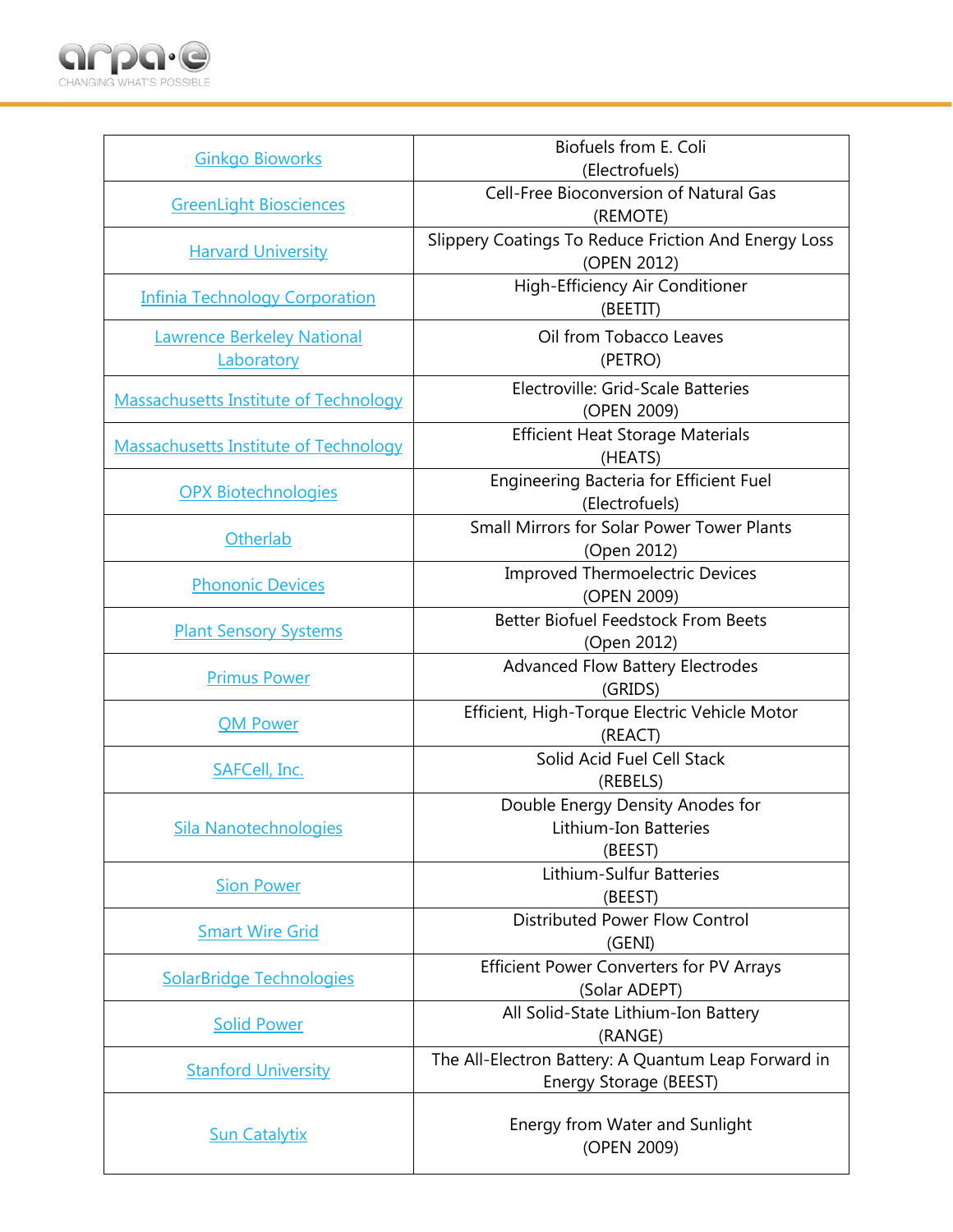

| Transphorm                 | <b>Transistors for Electric Motor Drives</b>         |
|----------------------------|------------------------------------------------------|
|                            | (ADEPT)                                              |
| <b>United Technologies</b> | Breakthrough Flow Battery Cell Stack                 |
| <b>Research Center</b>     | (GRIDS)                                              |
| University of Minnesota    | Iron-Nitride-Based Magnets                           |
|                            | (REACT)                                              |
| <b>University of Texas</b> | Single-Piston Natural Gas Compressor                 |
| at Austin                  | (MOVE)                                               |
| Varentec                   | <b>Dynamic Power Flow Controller</b>                 |
|                            | (GENI)                                               |
| <b>Vorbeck Materials</b>   | High-Performance, Low-Cost Lithium-Sulfur Batteries  |
|                            | (Open 2012)                                          |
| 1366 Technologies          | <b>Cost-Effective Silicon Wafers for Solar Cells</b> |
|                            | (OPEN 2009)                                          |
| 24M Technologies           | Semi-Solid Flowable Battery Electrodes               |
|                            | (BEEST)                                              |

*\* IPOs were also issued by ARPA-E awardees [Ceres](http://arpa-e.energy.gov/?q=slick-sheet-project/improving-biomass-yields) (2012), [Ideal Power Converters](http://arpa-e.energy.gov/?q=slick-sheet-project/lightweight-pv-inverters) (2013) and [Arcadia Biosciences](http://arpa-e.energy.gov/?q=slick-sheet-project/vegetable-oil-leaves-and-stems) (2015).*

*[\\*Allylix](http://arpa-e.energy.gov/?q=slick-sheet-project/high-performance-aviation-fuels-terpenes) (2014), [Arkansas Power Electronics International](http://arpa-e.energy.gov/?q=slick-sheet-project/powerful-efficient-electric-vehicle-chargers) (2014), Enperion / [VA Tech](http://www.arpa-e.energy.gov/?q=slick-sheet-project/voltage-regulator-chip) (2013), [Makani Power](http://arpa-e.energy.gov/?q=slick-sheet-project/airborne-wind-turbine) (2013), [OPX Biotechnologies](http://arpa-e.energy.gov/?q=slick-sheet-project/engineering-bacteria-efficient-fuel-production) (2015), [SolarBridge Technologies](http://arpa-e.energy.gov/?q=slick-sheet-project/efficient-power-converters-pv-arrays) (2014), [Sun Catalytix](http://arpa-e.energy.gov/?q=slick-sheet-project/energy-water-and-sunlight) (2014) were acquired.*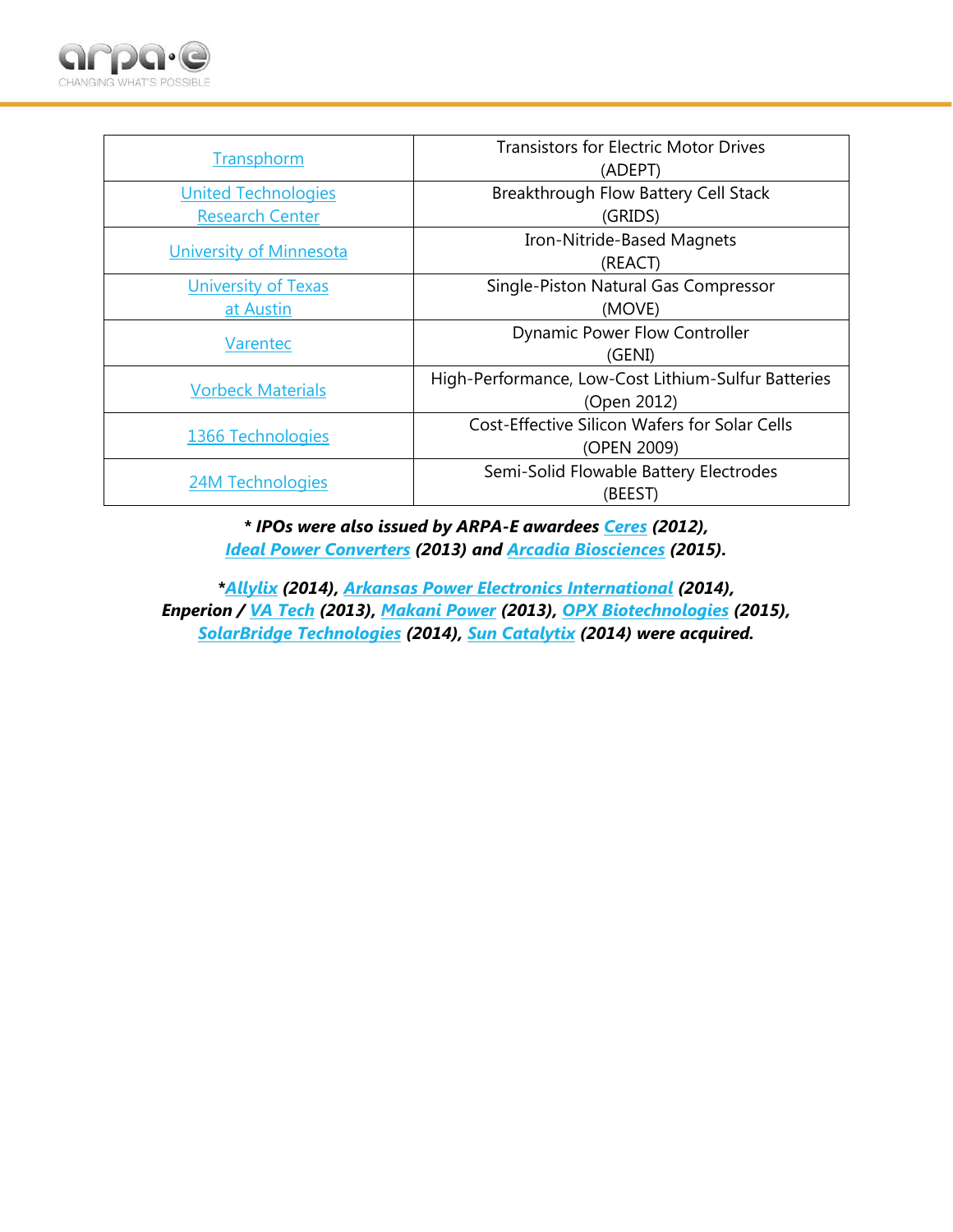

П

 $\overline{a}$ 

| <b>NEW COMPANY FORMATION</b>                                                                                                              |                                                                                                                                   |
|-------------------------------------------------------------------------------------------------------------------------------------------|-----------------------------------------------------------------------------------------------------------------------------------|
| <b>Alveo Energy</b>                                                                                                                       | Prussian Blue Dye Batteries<br>(OPEN 2012)                                                                                        |
| <b>Blackpak</b>                                                                                                                           | Sorbent-Based Natural Gas Tank<br>(MOVE)                                                                                          |
| <b>Boston University</b>                                                                                                                  | Decision-Support Software for Grid Operators<br>(GENI)                                                                            |
| <b>California Institute of Technology</b>                                                                                                 | Scalable Distributed Automation System<br>(GENI)                                                                                  |
| <b>City University of New York</b>                                                                                                        | Flow-Assisted Alkaline Battery<br>(GRIDS)                                                                                         |
| <b>Energy Storage Systems</b>                                                                                                             | Iron Flow Battery<br>(GRIDS)                                                                                                      |
| <b>Georgia Tech Research Corporation</b>                                                                                                  | Autonomous, Decentralized Grid Architecture<br>(GENI)                                                                             |
| <b>Harvard University</b>                                                                                                                 | Slippery Coatings to Reduce Friction and<br>Energy Loss (OPEN 2012)                                                               |
| <b>Massachusetts Institute of Technology</b>                                                                                              | Electroville: Grid-Scale Batteries<br>(OPEN 2009)                                                                                 |
| <b>Michigan State University</b>                                                                                                          | Shockwave Engine<br>(OPEN 2009)                                                                                                   |
| <b>North Carolina State University /</b><br>University of Massachusetts at Amherst /<br>University of California Los Angeles <sup>1</sup> | Jet Fuel From Camelina /<br>Enhanced Carbon Concentration In Camelina /<br>Efficient CO <sub>2</sub> Fixation Pathways<br>(PETRO) |
| <b>OnBoard Dynamics</b>                                                                                                                   | On-Vehicle Engine-Compressor System<br>(MOVE)                                                                                     |
| Otherlab                                                                                                                                  | <b>Small Mirrors for Solar Power Plants</b><br>(OPEN 2012)                                                                        |
| Otherlab                                                                                                                                  | <b>Intestinal Natural Gas Storage</b><br>(MOVE)                                                                                   |
| <b>Pacific Northwest National Laboratory</b>                                                                                              | <b>High-Efficiency Adsorption Chillers</b><br>(BEETIT)                                                                            |
| <b>Sila Nanotechnologies</b>                                                                                                              | Double Energy Density for<br>Lithium-Ion Batteries<br>(BEEST)                                                                     |
| <b>Stanford University</b>                                                                                                                | Behavioral Initiatives for Energy Efficiency<br>(OPEN 2009)                                                                       |

٦

<span id="page-3-0"></span> $1$  A single firm was created to further develop technical concepts from three separate ARPA-E projects within the PETRO program.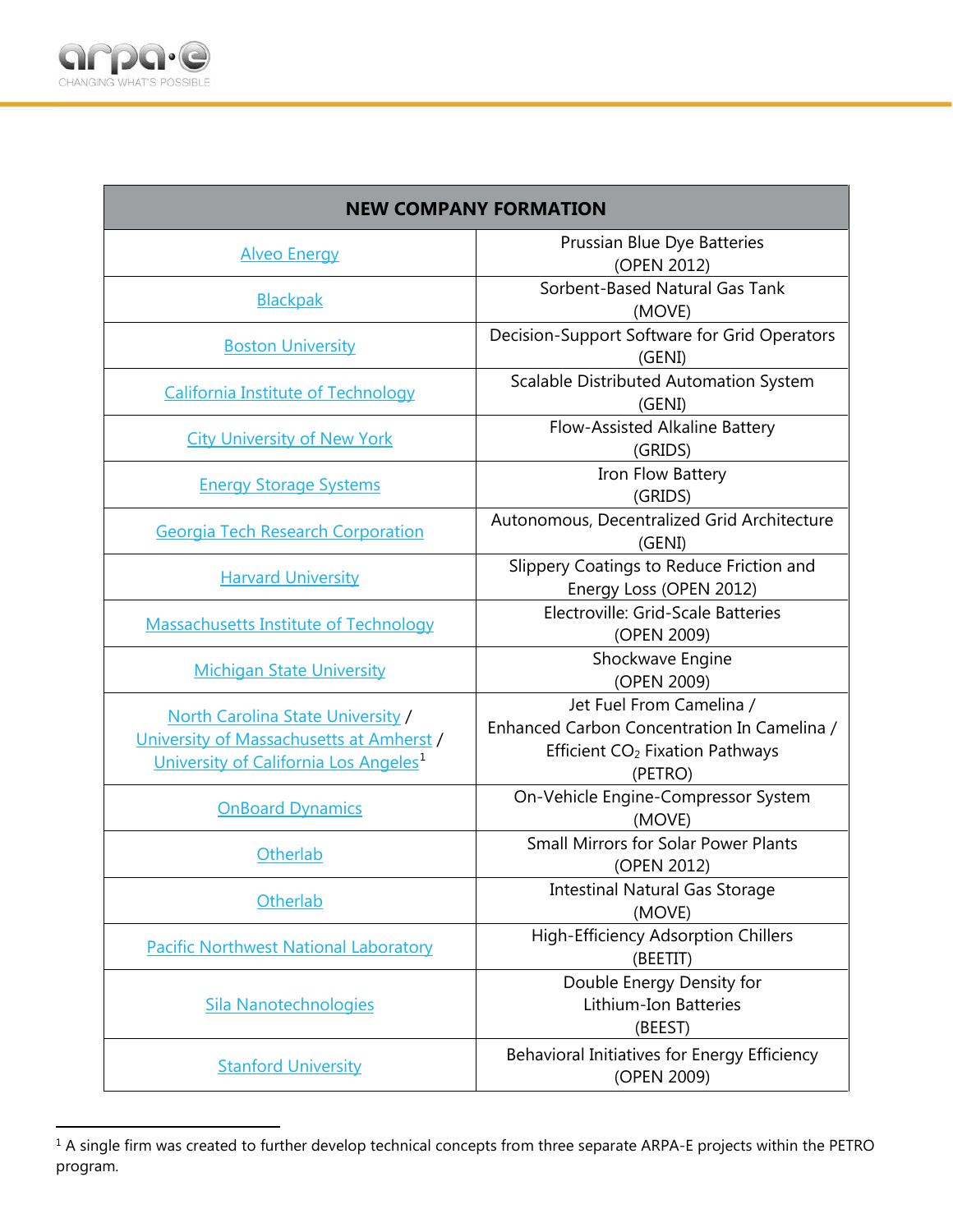

| (BEEST)<br>Fuel from Tobacco and Arundo Donax<br><b>Texas A&amp;M Agrilife Research</b>         |  |
|-------------------------------------------------------------------------------------------------|--|
|                                                                                                 |  |
| (PETRO)                                                                                         |  |
| Stimuli-Responsive Metal Organic Frameworks<br><b>Texas A&amp;M University</b>                  |  |
| (IMPACCT)                                                                                       |  |
| Rapid Building Energy Modeler - RAPMOD<br>University of California, Berkeley                    |  |
| (OPEN 2012)                                                                                     |  |
| Metal Organic Framework Research<br>University of California, Berkeley<br>(IMPACCT)             |  |
|                                                                                                 |  |
| Efficient CO <sub>2</sub> Fixation Pathways<br>University of California, Los Angeles<br>(PETRO) |  |
| Liquid Fuel from Renewable                                                                      |  |
| <b>Electricity and Bacteria</b><br>University of California, Los Angeles                        |  |
| (Electrofuels)                                                                                  |  |
| <b>Efficient Collection of Concentrated Solar</b>                                               |  |
| University of California, Santa Cruz<br>(OPEN 2012)                                             |  |
| Affordable Hydrogen Fuel Cell Vehicles                                                          |  |
| <b>University of Delaware</b><br>(OPEN 2009)                                                    |  |
| Solar Thermochemical Fuel Production                                                            |  |
| <b>University of Florida</b><br>(HEATS)                                                         |  |
| Low-Cost Superconducting Wire                                                                   |  |
| for Wind Generators<br>University of Houston                                                    |  |
| (REACT)                                                                                         |  |
| <b>Elastic Metal Alloy Refrigerants</b><br><b>University of Maryland</b>                        |  |
| (BEETIT)                                                                                        |  |
| Solid-State Lithium-Ion Battery                                                                 |  |
| with Ceramic Electrolyte<br><b>University of Maryland</b>                                       |  |
| (RANGE)                                                                                         |  |
| Iron-Nitride-Based Magnets<br><b>University of Minnesota</b>                                    |  |
| (REACT)                                                                                         |  |
| Phase-Changing Ionic Liquids<br><b>University of Notre Dame</b>                                 |  |
| (IMPACCT)                                                                                       |  |
| <b>Smart Window Coatings</b><br>University of Texas at Austin                                   |  |
| (OPEN 2012)                                                                                     |  |
| <b>Carbon-Based Magnets</b><br><b>Virginia Commonwealth University</b><br>(REACT)               |  |
| Reinventing the Edison Battery                                                                  |  |
| <b>Xilectric</b><br>(BEEST)                                                                     |  |
| Semi-Solid Flowable Battery Electrodes                                                          |  |
| <b>24M Technologies</b><br>(BEEST)                                                              |  |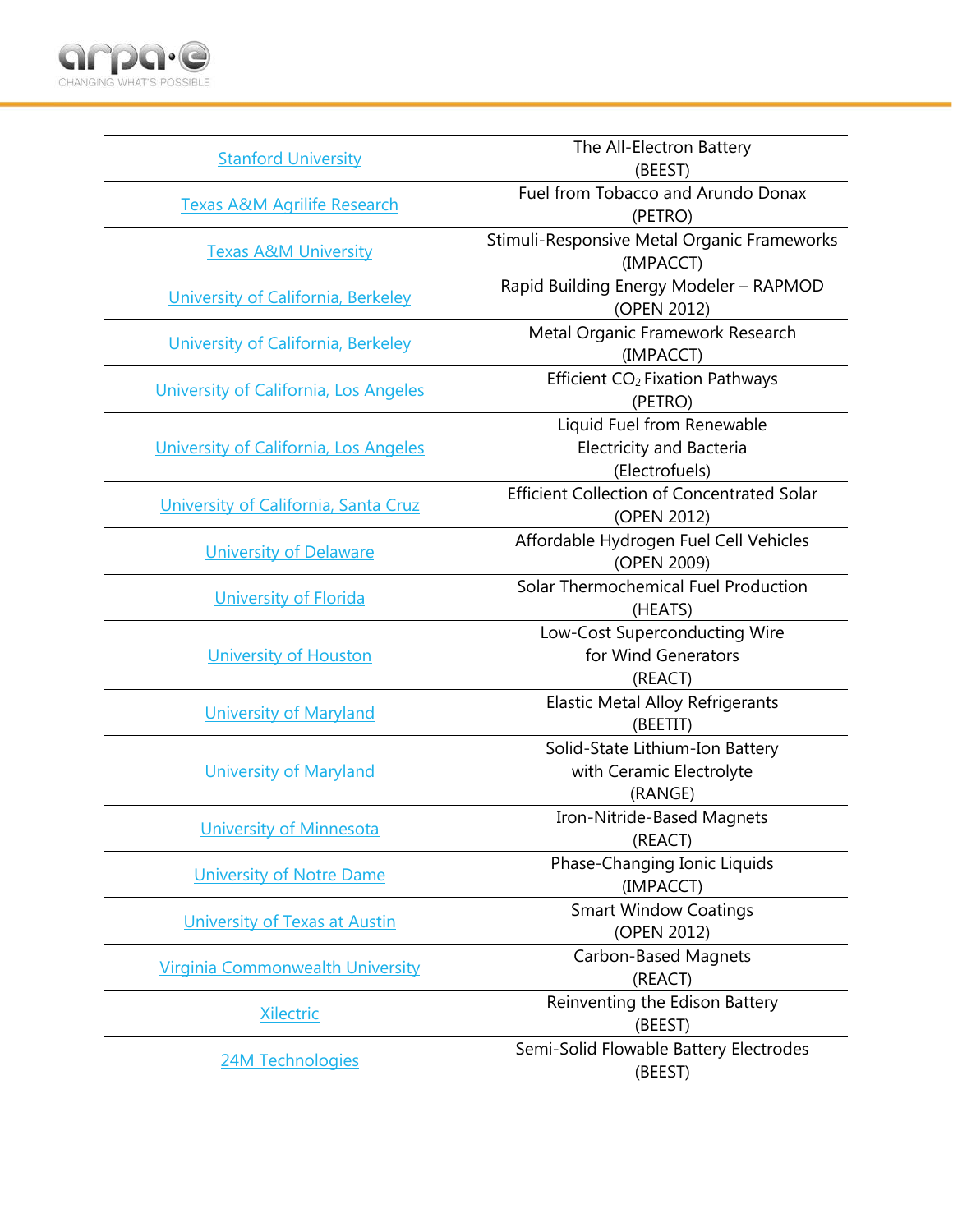

| <b>GOVERNMENT PARTNERSHIPS</b>                  |                                                                      |
|-------------------------------------------------|----------------------------------------------------------------------|
| <b>ABB</b>                                      | Magnetic Energy Storage System<br>(GRIDS)                            |
| <b>ADMA Products</b>                            | Membrane Dehumidifier<br>(BEETIT)                                    |
| <b>Alliant Techsystems (ATK)</b>                | Supersonic Technology for CO <sub>2</sub> Capture<br>(IMPACCT)       |
| <b>Applied Materials</b>                        | New Electrode Manufacturing<br>Process Equipment<br>(BEEST)          |
| <b>Architectural Applications</b>               | <b>Energy Efficient Building Ventilation Systems</b><br>(BEETIT)     |
| <b>Arkansas Power Electronics International</b> | Powerful, Efficient Electric Vehicle Chargers<br>(ADEPT)             |
| <b>Bettergy Corp.</b>                           | Beyond Lithium-Ion Solid-State Battery<br>(RANGE)                    |
| <b>Blackpak</b>                                 | Sorbent-Based Natural Gas Tank<br>(MOVE)                             |
| <b>Boston University</b>                        | Decision-Support Software for Grid Operators<br>(GENI)               |
| Cadenza                                         | Low-Cost Electric Vehicle Battery Architecture<br>(RANGE)            |
| <b>City University of New York</b>              | Flow-Assisted Alkaline Battery<br>(GRIDS)                            |
| <u>Cree</u>                                     | Utility-Scale Silicon Carbide Power Transistors<br>(ADEPT)           |
| <b>DAIS Analytic Corporation</b>                | Dehumidifying Air for Cooling and<br>Refrigeration (BEETIT)          |
| Det Norske Veritas                              | Gas-Based Battery Monitoring System<br>(AMPED)                       |
| Dioxide Materials, Inc.                         | Converting CO <sub>2</sub> into Fuel and Chemicals<br>(OPEN 2012)    |
| <b>Danforth Center</b>                          | Improved Light Utilization in Camelina<br>(PETRO)                    |
| <b>FastCap Systems</b>                          | <b>High Energy Density Ultracapacitors</b><br>(OPEN 2009)            |
| <b>Foro Energy</b>                              | Laser-Mechanical Drilling for Geothermal<br>Energy (OPEN 2009)       |
| <b>General Electric</b>                         | Thin-Film Temperature Sensors for Batteries<br>(AMPED)               |
| <b>General Electric</b>                         | CO <sub>2</sub> Capture with Liquid-to-Solid Adsorbents<br>(IMPACCT) |
| <b>Georgia Tech Research Corporation</b>        | Innovative Miniaturized Heat Pumps for<br><b>Buildings (BEETIT)</b>  |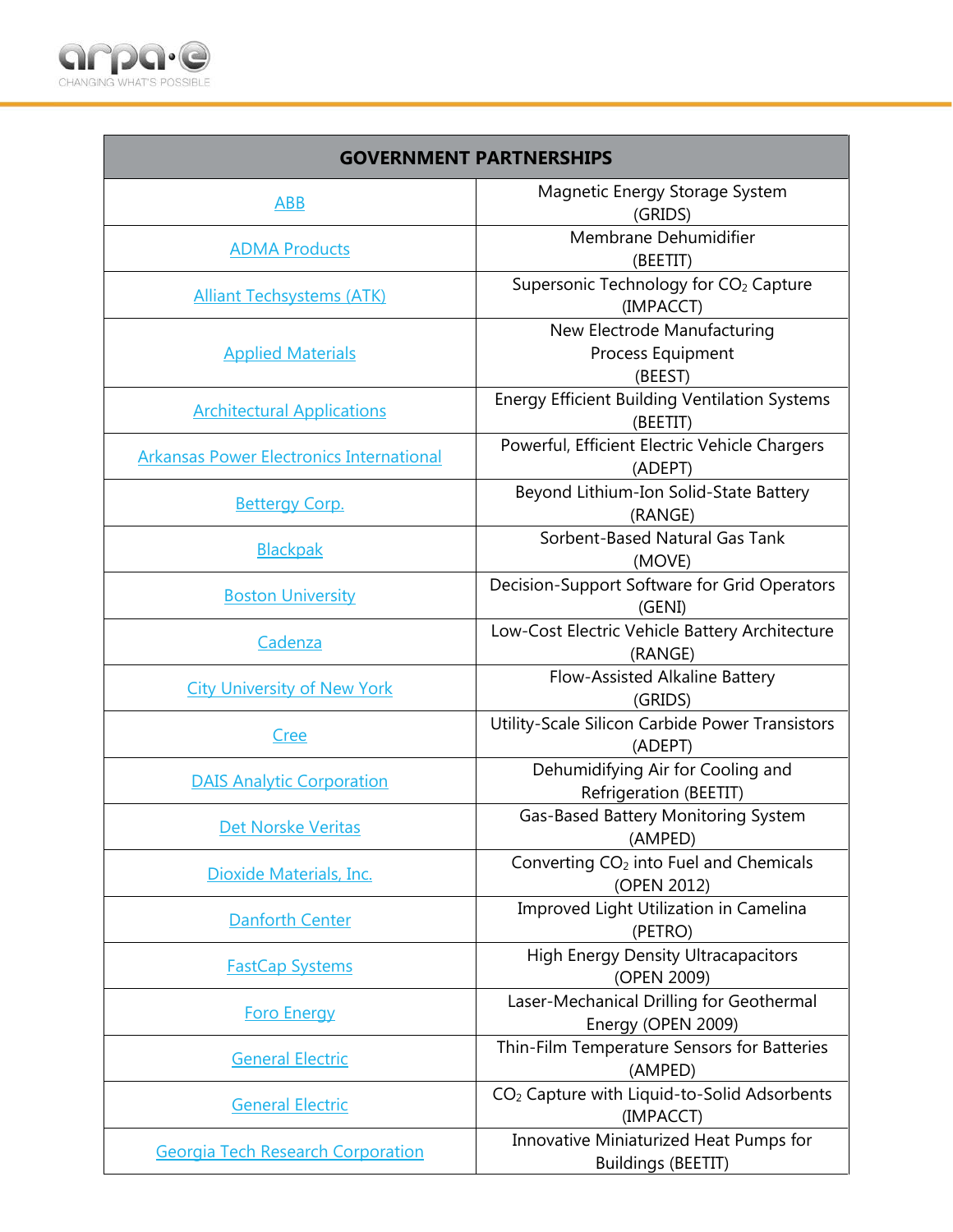

| <b>Glint Photonics</b>                       | Self-Tracking Concentrator Photovoltaics<br>(OPEN 2012)                                                                 |
|----------------------------------------------|-------------------------------------------------------------------------------------------------------------------------|
| Halotechnics                                 | Molten Glass for Thermal Storage<br>(HEATS)                                                                             |
| <b>Infinia Technology Corporation</b>        | High-Efficiency Stirling Air Conditioner<br>(BEETIT)                                                                    |
| <b>Inventev LLC</b>                          | <b>Commercial Truck Transmission-Integrated</b><br>Utility-Grade Power Generation from<br><b>Natural Gas</b><br>(IDEAS) |
| <b>ITN Energy Systems</b>                    | Electrochromic Film for<br>More Efficient Windows<br>(OPEN 2009)                                                        |
| Lawrence Livermore National Laboratory       | Wireless Sensor System for Battery Packs<br>(AMPED)                                                                     |
| <b>Massachusetts Institute of Technology</b> | Electroville: Grid-Scale Batteries<br>(OPEN 2009)                                                                       |
| <b>Monolith Semiconductor</b>                | Advanced Manufacturing for Sic MOSFETS<br>(SWITCHES)                                                                    |
| <b>Oak Ridge National Laboratory</b>         | Magnetic Amplifier for Power Flow Control<br>(GENI)                                                                     |
| <b>Ohio State University</b>                 | Syngas into Fuel<br>(OPEN 2009)                                                                                         |
| <b>OnBoard Dynamics</b>                      | On-Vehicle Engine-Compressor System<br>(MOVE)                                                                           |
| Otherlab                                     | <b>Intestinal Natural Gas Storage</b><br>(MOVE)                                                                         |
| Otherlab                                     | <b>Small Mirrors for Solar Power Plants</b><br>(OPEN 2012)                                                              |
| <b>Pacific Northwest National Laboratory</b> | High-Efficiency Adsorption Chillers<br>(BEETIT)                                                                         |
| <b>Pacific Northwest National Laboratory</b> | Metal Hydride Thermal Storage<br>(HEATS)                                                                                |
| Palo Alto Research Center                    | <b>Innovative Manufacturing Process</b><br>for Li-Ion Batteries<br>(OPEN 2012)                                          |
| <b>Pellion Technologies</b>                  | Rechargeable Magnesium Batteries<br>(BEEST)                                                                             |
| <b>PolyPlus Battery Company</b>              | Rechargeable Lithium-Air Batteries<br>(BEEST)                                                                           |
| Porifera, Inc.                               | <b>Carbon Nanotube Membranes</b><br>(OPEN 2009)                                                                         |
| <b>Pratt &amp; Whitney Rocketdyne</b>        | <b>Continuous Detonation Engine Combustors</b><br>(OPEN 2012)                                                           |